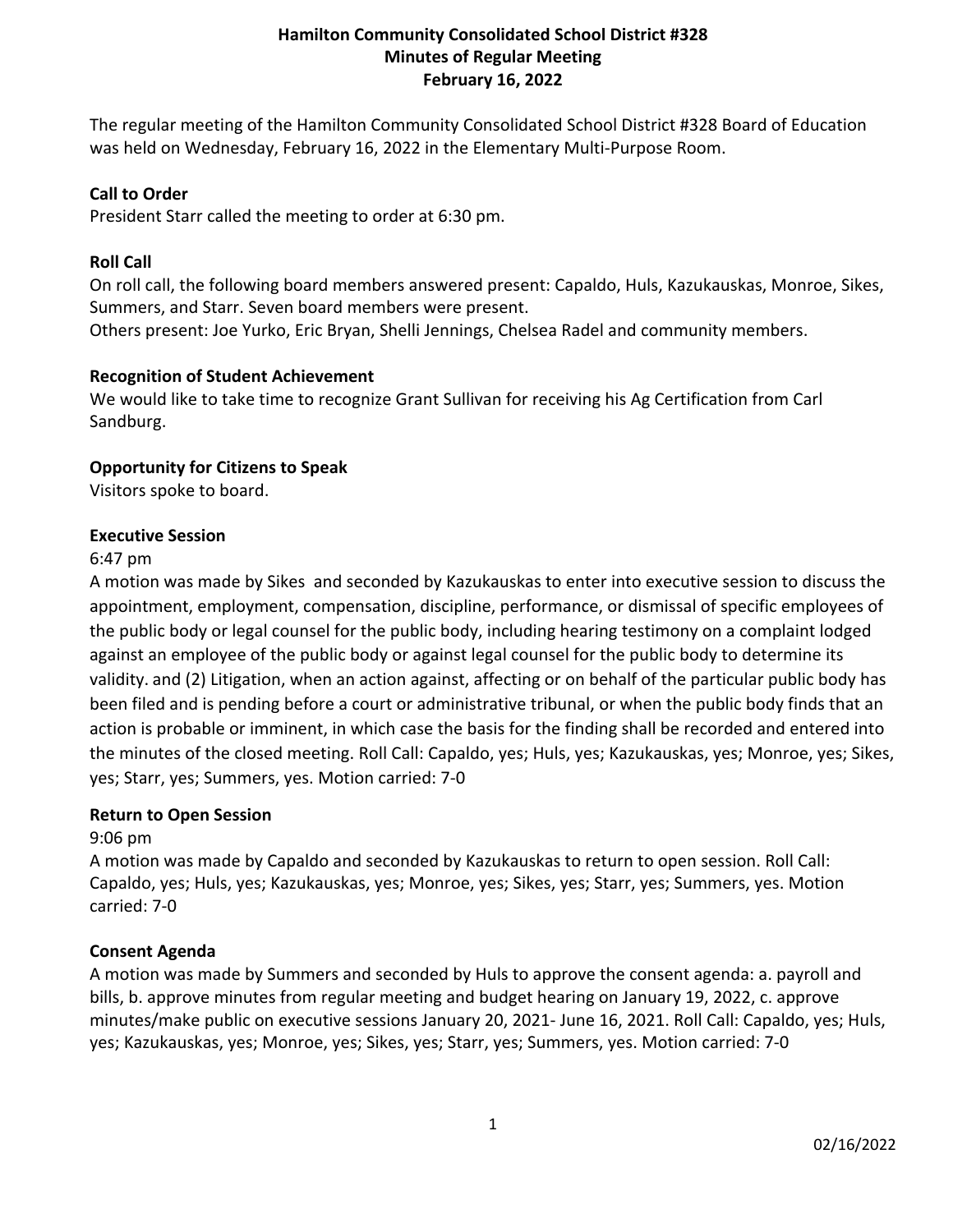# **Superintendent's Report**

### **Goal Setting**

Superintendent wanted to come together to finish working on goal setting. Meeting scheduled for Wednesday, February 23, 2022 at 6:30.

### **Mowing and Trimming Bids**

The superintendent recommends letting bids for mowing and trimming for the 2022 season.

### **Project Update/Recap**

Superintendent went over total bonds.

### **Principals' Reports**

Elementary: Mr. Bryan congratulated  $7<sup>th</sup>$  grader Roland Bouchard for winning the school-wide Spelling Bee. Boys' basketball season has come to an end. Special thanks to Coach Walker, Coach Gooding, and Coach Cook for working with our boys. We have our Teacher Institute Day coming up on Friday, February 17<sup>th</sup>. Special thanks to Mrs. Ewing for putting together a day for our teachers to have the time to do the following: Collaboration with grade level colleagues and to get caught up with grading and planning. High School: Mrs. Jennings congratulated Grant Sullivan for being the first Hamilton student to earn his Agriculture Certification from Carl Sandburg College. Mrs. Jennings also reported the ISAC (Illinois Student Assistance Commission) award: Hamilton High School was recognized for having achieved an exemplary rate of financial aid applications completed. With the academic success plan we have seen a 35% drop in failing grades. Girls basketball ended February  $12<sup>th</sup>$  and boys last home game is February  $16<sup>th</sup>$ .

### **For the Good of the District**

-Doug Summer: I have been hearing good comments about the Jr. High Volleyball Coach. -Kim Sikes: My daughter really enjoyed her 5<sup>th</sup>/6<sup>th</sup> grade Volleyball Coach.

# **Action Items**

# **Let Bids for Mowing and Trimming**

A motion was made by Monroe and seconded by Sikes to allow bids for mowing and trimming. Roll Call: Capaldo, yes; Huls, yes; Kazukauskas, yes; Monroe, yes; Sikes, yes; Starr, yes; Summers, yes. Motion carried: 7-0

#### **Close Activity Account**

A motion was made by Summers and seconded by Huls to close Jr. High/Elementary accounts at Marine Bank and move proceeds to General Activity Account at Marine Bank. Roll Call: Capaldo, yes; Huls, yes; Kazukauskas, yes; Monroe, yes; Sikes, yes; Starr, yes; Summers, yes. Motion carried: 7-0

# **Appoint Custodian on General Activity Account**

A motion was made by Capaldo and seconded by Kazukauskas to appoint Kirstie Lock, Chelsea Radel, Samantha Glasscock, and Darcy Cook as custodians of the General Activity Account at Marine Bank. Roll Call: Capaldo, yes; Huls, yes; Kazukauskas, yes; Monroe, yes; Sikes, yes; Starr, yes; Summers, yes. Motion carried: 7-0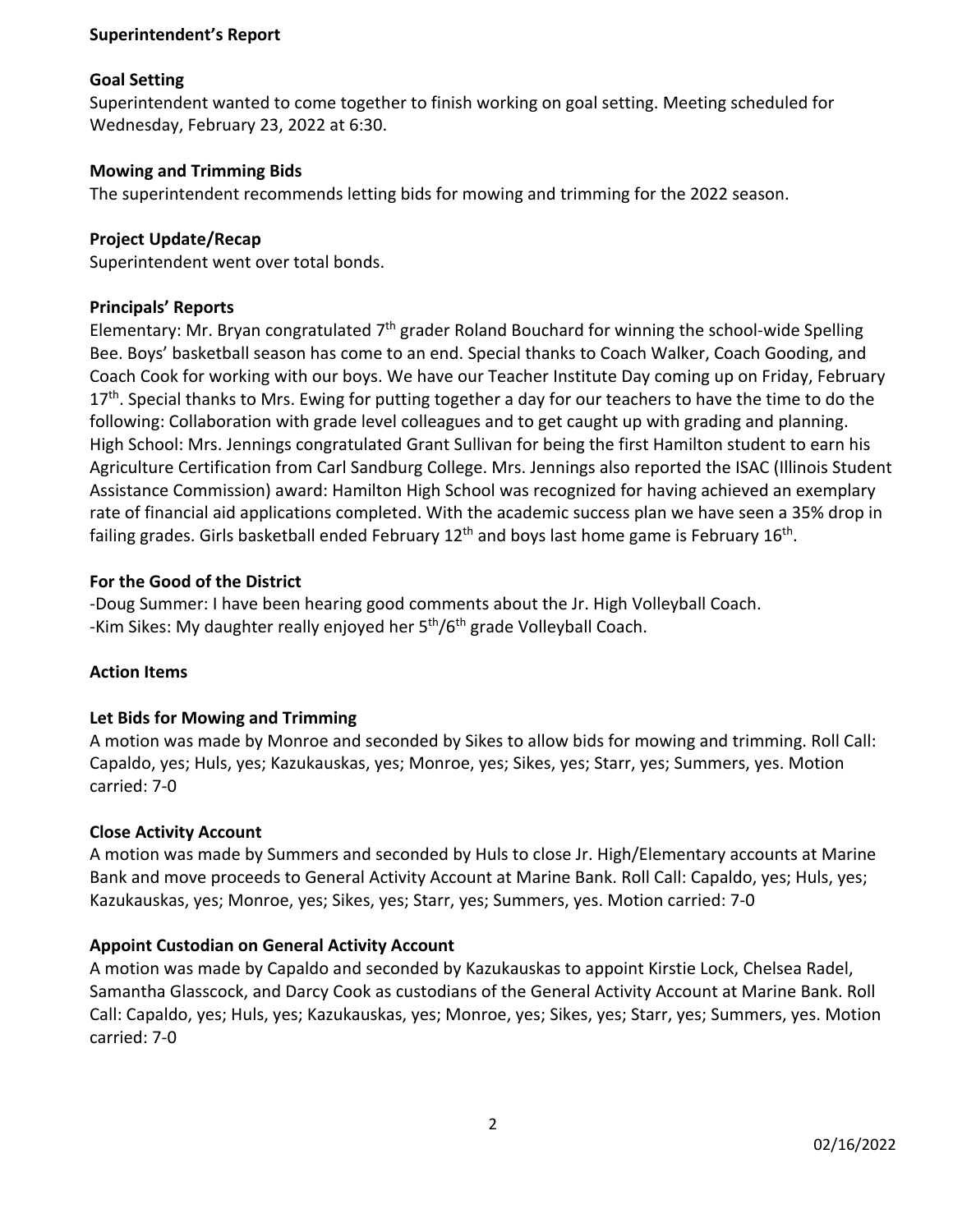# **Approve Administrative Contracts**

A motion was made by Summers and seconded by Sikes to approve the administrative contracts. Roll Call: Capaldo, yes; Huls, yes; Kazukauskas, yes; Monroe, yes; Sikes, yes; Starr, yes; Summers, yes. Motion carried: 7-0

# **Set Meeting Time and Date for Completion of Goal Setting Work**

A motion was made by Capaldo and seconded by Kazukauskas to set time and date for completion of goal setting work to February 23, 2022 at 6:30. Roll Call: Capaldo, yes; Huls, yes; Kazukauskas, yes; Monroe, yes; Sikes, yes; Starr, yes; Summers, yes. Motion carried: 7-0

## **Correspondence**

Secretary Capaldo read a thank you card from Shriners Hospital for a monetary donation is Ronald Payne's name.

# **Adjourn**

A motion was made by Kazukauskas and seconded by Huls to adjourn the meeting. Roll Call: Capaldo, yes; Huls, yes; Kazukauskas, yes; Monroe, yes; Sikes, yes; Starr, yes; Summers, yes. Motion carried: 7-0

\_\_\_\_\_\_\_\_\_\_\_\_\_\_\_\_\_\_\_\_\_\_\_\_\_\_\_\_\_\_\_\_\_\_\_ \_\_\_\_\_\_\_\_\_\_\_\_\_\_\_\_\_\_\_\_\_\_\_\_\_\_\_\_\_\_\_\_\_\_\_

President Starr declared the meeting adjourned at 9:44 pm.

Matthew Starr, Board President Nick Capaldo, Board Secretary

Chelsea Radel, Recording Secretary

\_\_\_\_\_\_\_\_\_\_\_\_\_\_\_\_\_\_\_\_\_\_\_\_\_\_\_\_\_\_\_\_\_\_\_